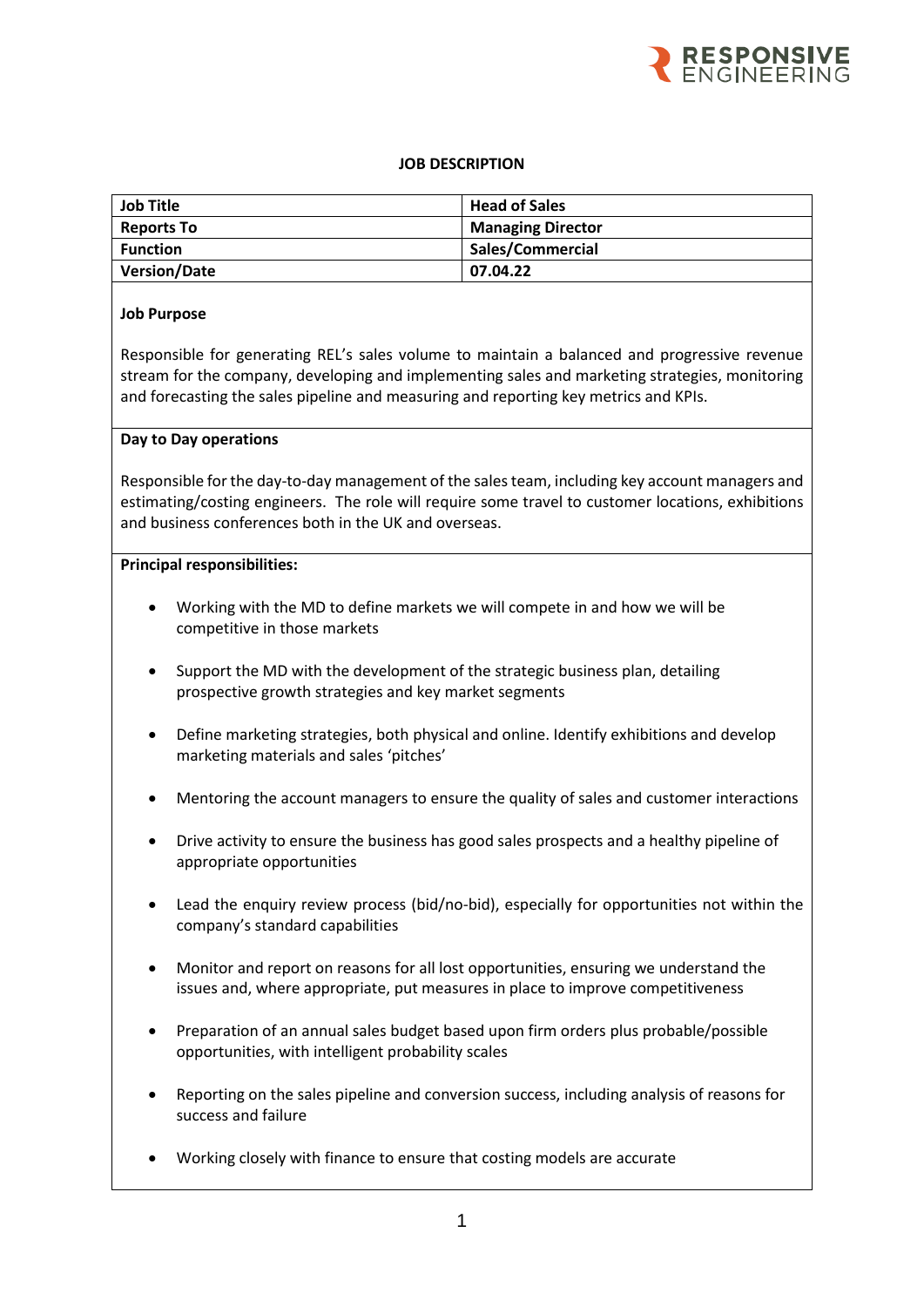

- Work closely with Pearson Engineering defence sales team to coordinate efforts to achieve best advantage for both companies
- Lead high value commercial opportunities from 'cradle to grave'
- Lead reactive sale drives to address revenue shortfalls and/or to support any underutilisation in specific areas of the facility
- Establish and manage the governance processes within sales department, in line with the company's governance process.
- Ensure that contracts do not expose the business to undue commercial risk
- Ensure good teamwork within the sales and estimating team
- Lead and develop good sales/commercial negotiation skills within the team
- Routinely visit key customers and support customer visits to REL
- Ensure the sales/commercial processes are efficient, value adding and timely
- Appraise staff performance and, when necessary, manage performance issues
- Develop a resource and succession plan for the next 5 years
- Any other duties as reasonably requested by the company

#### **Key interfaces**

- Customers through marketing initiatives, exhibitions, quotation opportunities, audits, and account meetings
- Pearson Engineering for internal sales and external defence sales
- Customer account managers and costing engineer(s) for quotations
- Managing Director for governance and business reporting
- Design, Engineering, Quality, Manufacturing and Production Support for day-to-day customer issues

# **Qualifications, Skills and Experience**

#### **Desirable:**

- Highly personable and able to build strong and robust relationships
- Engineering degree or equivalent
- At least 10 years' experience in a technical sales and customer facing commercial role, within a manufacturing business supplying complex, highly engineered products